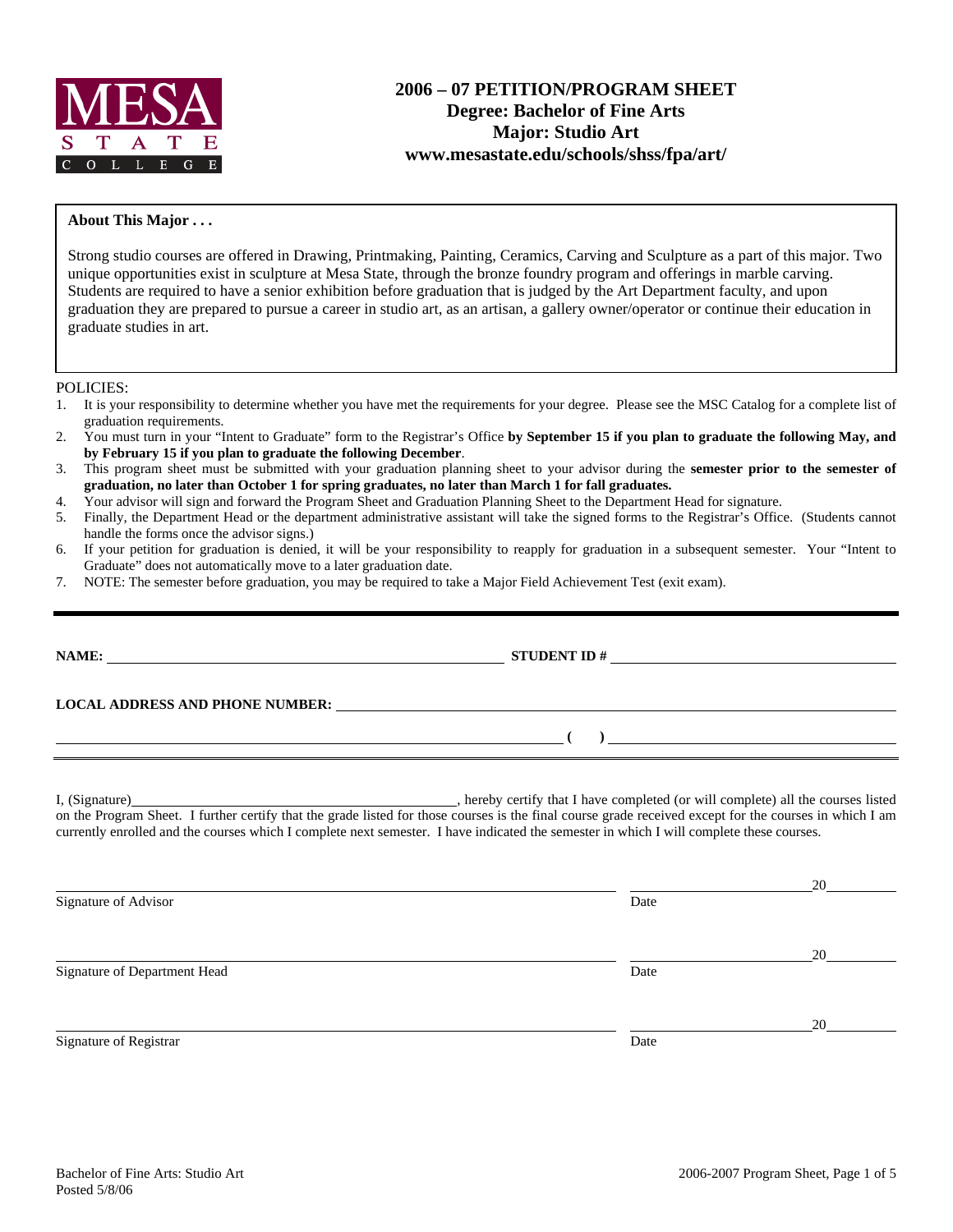- Must earn 120 semester hours and meet the academic residency requirements to earn a baccalaureate degree at Mesa State College.
- Must earn a minimum of 40 semester hours in upper division courses (i.e., 300-level and 400-level courses).
- A cumulative grade point average of 2.0 or higher must be maintained for all courses taken and for all courses in the major.
- No more than 6 semester hours of independent study courses can be used toward the degree.
- When filling out this program sheet a course can only be used once, i.e., no double counting is allowed between categories.
- Excess KINA/HPWE courses beyond the two required and pre-collegiate courses (usually numbered below 100) cannot be used for graduation.
- All degree requirements must be completed as described. Any exceptions or substitutions must be recommended in advance by the faculty advisor and approved by the Department Head.
- It is recommended that students work closely with a faculty advisor when selecting courses and scheduling classes prior to registration.
- Students are required to participate in exit examinations or other programs deemed necessary to comply with the college accountability requirement.

#### General Education Requirements (Minimum of 33 semester hours) See the M.S.C. catalog for the list of courses that meet the general education categories.

| Trns/Subs<br>Course<br>No.<br>Credit<br>Grade<br>Term<br>Year<br>English: ENGL 111 and 112 (6 semester hours, must receive a grade<br>of "C" or higher, must be completed by the time the student has 60<br>semester hours.)<br>$\rm *ENGL$<br>*ENGL<br>*ENGL 129, Honors English, may be substituted for ENGL 111 and ENGL<br>112. Must earn a grade of "C" or better. May need to take additional electives. | Trns/Subs<br>Course<br>No.<br>Credit<br>Grade<br>Term<br>Year<br>Social and Behavioral Sciences: (6 Semester Hours)<br>Fine Arts: (3 semester hours)                                                                                                                                                                            |
|----------------------------------------------------------------------------------------------------------------------------------------------------------------------------------------------------------------------------------------------------------------------------------------------------------------------------------------------------------------------------------------------------------------|---------------------------------------------------------------------------------------------------------------------------------------------------------------------------------------------------------------------------------------------------------------------------------------------------------------------------------|
| Math: MATH 110 or higher (3 semester hours, must receive a grade<br>of "C" or better, must be completed by the time the student has 60<br>semester hours.)<br>MATH                                                                                                                                                                                                                                             | Natural Sciences: (6 semester hours)<br>(At least one course must include a lab)                                                                                                                                                                                                                                                |
| Humanities: (6 semester hours)                                                                                                                                                                                                                                                                                                                                                                                 | Applied Studies: (3 semester hours)                                                                                                                                                                                                                                                                                             |
| Other Requirements (9 semester hours)                                                                                                                                                                                                                                                                                                                                                                          |                                                                                                                                                                                                                                                                                                                                 |
| Kinesiology: (3 Semester Hours)<br>Trns/Subs<br>Course<br><u>No.</u><br>Credit<br>Grade<br>Term<br>Year<br><b>KINE/HPWA</b><br>100<br>$\mathbf{1}$<br><b>KINA/HPWE</b><br><b>KINA/HPWE</b><br>See the M.S.C. catalog for the list of approved KINA/HPWE/Selected DANC<br>courses.<br><b>Studio Art Major Requirements (72 semester hours)</b>                                                                  | <b>Bachelor of Arts Degree Distinction:</b> (6 semester hours)<br>(Two consecutive classes in the same foreign language.)<br>Course<br>Credit<br>Trns/Subs<br>No.<br>Grade<br>Term<br>Year<br>FLA<br>$\mathbf{3}$<br>3<br>FLA<br>(FLAS 114 & 115 will NOT fulfill this requirement.) (Must receive a grade of "C" or<br>above.) |
| Art Core (30 semester hours)<br>Trns/Subs<br>Course<br><u>No.</u><br>Credit<br>Grade<br><b>Term</b><br>Year<br>*ARTE<br>101<br>3<br>*ARTE<br>102<br>3<br><b>ARTE</b><br>118<br>3<br>$\mathfrak{Z}$<br><b>ARTE</b><br>119<br>151<br>3 <sup>7</sup><br>*ARTE                                                                                                                                                     | Course<br><u>No.</u><br>Credit<br>Grade<br>Trns/Subs<br>Term<br>Year<br>251<br><b>ARTE</b><br>3<br>ARTE<br>351<br>$\mathfrak{Z}$<br><b>ARTE</b><br>300<br>494<br>ARTE<br>$\overline{3}$<br>$\mathfrak{Z}$<br>497<br>ARTE                                                                                                        |
| Art History (12 semester hours)<br>ARTE<br>$\overline{3}$<br><b>ARTE</b>                                                                                                                                                                                                                                                                                                                                       | ARTE<br>$\overline{3}$<br><b>ARTE</b>                                                                                                                                                                                                                                                                                           |

**Continued on page 3** \* ARTE 101, 102, 151 must be completed before the junior year (60 semester hours.)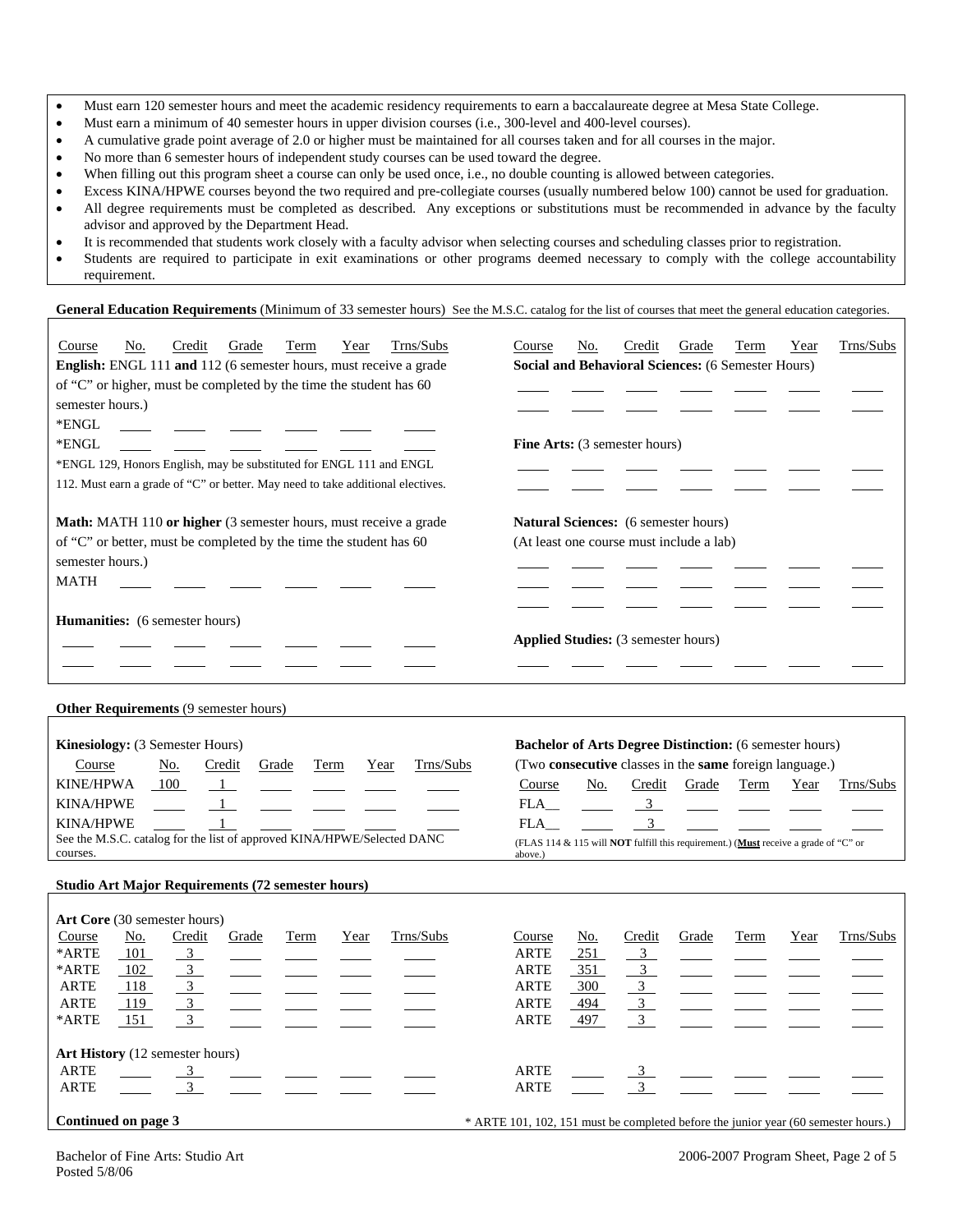|                |     |                                       | 282, ARTE 283, ARTE 284, ARTE 291, ARTE 292)                                                                                                                                                                                                                                                                        |      |      | Art Studio 200 level (9 semester hours selected from ARTE 221, ARTE 231, ARTE 241, ARTE 242, ARTE 271, ARTE 272, ARTE 281, ARTE  |                |          |                                                                                                                                                                                                                                                                                                                        |       |      |      |           |
|----------------|-----|---------------------------------------|---------------------------------------------------------------------------------------------------------------------------------------------------------------------------------------------------------------------------------------------------------------------------------------------------------------------|------|------|----------------------------------------------------------------------------------------------------------------------------------|----------------|----------|------------------------------------------------------------------------------------------------------------------------------------------------------------------------------------------------------------------------------------------------------------------------------------------------------------------------|-------|------|------|-----------|
| Course<br>ARTE | No. | Credit<br>$\frac{2}{3}$ $\frac{3}{3}$ | Grade                                                                                                                                                                                                                                                                                                               | Term | Year | Trns/Subs                                                                                                                        | Course<br>ARTE | No.<br>2 | Credit<br>$\overline{\mathbf{3}}$                                                                                                                                                                                                                                                                                      | Grade | Term | Year | Trns/Subs |
| ARTE           | 2 3 |                                       |                                                                                                                                                                                                                                                                                                                     |      |      |                                                                                                                                  |                |          |                                                                                                                                                                                                                                                                                                                        |       |      |      |           |
|                |     |                                       |                                                                                                                                                                                                                                                                                                                     |      |      | Art Studio 300 level (12 semester hours selected from ARTE 321, ARTE 342, ARTE 345, ARTE 371, ARTE 372, ARTE 381, ARTE 382, ARTE |                |          |                                                                                                                                                                                                                                                                                                                        |       |      |      |           |
|                |     |                                       | 383, ARTE 384, ARTE 385, ARTE 391, ARTE 392, ARTE 396)                                                                                                                                                                                                                                                              |      |      |                                                                                                                                  |                |          |                                                                                                                                                                                                                                                                                                                        |       |      |      |           |
| ARTE           |     |                                       | $\frac{3}{2}$ $\frac{3}{2}$ $\frac{3}{2}$ $\frac{3}{2}$ $\frac{3}{2}$ $\frac{3}{2}$ $\frac{3}{2}$ $\frac{3}{2}$ $\frac{3}{2}$ $\frac{3}{2}$ $\frac{3}{2}$ $\frac{3}{2}$ $\frac{3}{2}$ $\frac{3}{2}$ $\frac{3}{2}$ $\frac{3}{2}$ $\frac{3}{2}$ $\frac{3}{2}$ $\frac{3}{2}$ $\frac{3}{2}$ $\frac{3}{2}$ $\frac{3}{2}$ |      |      |                                                                                                                                  |                |          |                                                                                                                                                                                                                                                                                                                        |       |      |      |           |
| ARTE           |     | $3 \qquad \qquad 3$                   |                                                                                                                                                                                                                                                                                                                     |      |      |                                                                                                                                  |                |          | ARTE $\frac{3}{3}$ $\frac{3}{3}$ $\frac{3}{3}$ $\frac{3}{3}$ $\frac{3}{3}$ $\frac{3}{3}$ $\frac{3}{3}$ $\frac{3}{3}$ $\frac{3}{3}$ $\frac{3}{3}$ $\frac{3}{3}$ $\frac{3}{3}$ $\frac{3}{3}$ $\frac{3}{3}$ $\frac{3}{3}$ $\frac{3}{3}$ $\frac{3}{3}$ $\frac{3}{3}$ $\frac{3}{3}$ $\frac{3}{3}$ $\frac{3}{3}$ $\frac{3}{$ |       |      |      |           |
|                |     |                                       |                                                                                                                                                                                                                                                                                                                     |      |      | Art Studio 400 level (9 semester hours selected from ARTE 421, ARTE 441, ARTE 442, ARTE 443, ARTE 445, ARTE 451, ARTE 452, ARTE  |                |          |                                                                                                                                                                                                                                                                                                                        |       |      |      |           |
|                |     |                                       |                                                                                                                                                                                                                                                                                                                     |      |      | 471, ARTE 472, ARTE 481, ARTE 482, ARTE 483, ARTE 484, ARTE 491, ARTE 492, ARTE 496)                                             |                |          |                                                                                                                                                                                                                                                                                                                        |       |      |      |           |
| ARTE           |     |                                       |                                                                                                                                                                                                                                                                                                                     |      |      |                                                                                                                                  |                |          | ARTE 4 3                                                                                                                                                                                                                                                                                                               |       |      |      |           |
| ARTE           |     |                                       |                                                                                                                                                                                                                                                                                                                     |      |      |                                                                                                                                  |                |          |                                                                                                                                                                                                                                                                                                                        |       |      |      |           |
|                |     |                                       |                                                                                                                                                                                                                                                                                                                     |      |      |                                                                                                                                  |                |          |                                                                                                                                                                                                                                                                                                                        |       |      |      |           |
|                |     |                                       |                                                                                                                                                                                                                                                                                                                     |      |      |                                                                                                                                  |                |          |                                                                                                                                                                                                                                                                                                                        |       |      |      |           |

| <b>Electives</b> (All college level courses appearing on your final transcript, not listed above that will bring your total semester hours to 120 hours. |     |        |       |      |      |           |        |     |        |       |      |      |           |
|----------------------------------------------------------------------------------------------------------------------------------------------------------|-----|--------|-------|------|------|-----------|--------|-----|--------|-------|------|------|-----------|
| Excludes KINA/HPWE activity courses.) (5-6 semester hours; additional upper division hours may be needed.)                                               |     |        |       |      |      |           |        |     |        |       |      |      |           |
| Course                                                                                                                                                   | No. | Credit | Grade | Term | Year | Trns/Subs | Course | No. | Credit | Grade | Term | Year | Trns/Subs |
|                                                                                                                                                          |     |        |       |      |      |           |        |     |        |       |      |      |           |
|                                                                                                                                                          |     |        |       |      |      |           |        |     |        |       |      |      |           |
|                                                                                                                                                          |     |        |       |      |      |           |        |     |        |       |      |      |           |
|                                                                                                                                                          |     |        |       |      |      |           |        |     |        |       |      |      |           |
|                                                                                                                                                          |     |        |       |      |      |           |        |     |        |       |      |      |           |

## **GRADUATION INFORMATION**

See the "Undergraduate Graduation Requirements" in the Mesa State College catalog for additional graduation information.

**GENERAL EDUCATION REQUIREMENTS** (Minimum of 33 Semester hours) See current Mesa State College catalog for list of courses that fulfill the requirements below. If one (or more) of the selections below is required in your major, you must use it to fulfill the major requirement and **make a different selection to meet the general education requirement. The courses may not be used to fulfill both requirements.**

**English – 6** Semester hours (Must be **completed** before student has 60 semester hours. Must receive grade of "C" or above.) ENGL 111 **and** ENGL 112 **or** ENGL 129 *(by permission)*

**Mathematics – 3** Semester hours chosen from: MATH 110 **or higher** (Must be **completed** before student has 60 semester hours. Must receive grade of "C" or above.)

**Humanities – 6** semester hours

**Social and Behavioral Sciences – 6** semester hours

**Fine Arts – 3** semester hours

**Natural Sciences – 6** semester hours (At least one course must include a lab.)

**Applied Studies – 3** semester hours

### **OTHER REQUIREMENTS** (9 Semester Hours)

**Kinesiology – 3** Semester Hours Each student must take KINE/HPWA 100 together with two KINA/HPWE/Selected DANC courses. See current catalog for listing.

**Degree Distinction – 6** Semester Hours

Select from one of the following sequences:

FLAF 111 *followed by* FLAF 112 **or** FLAG 111 *followed by* FLAG 112

Or FLAS 111 *followed by* FLAS 112 **or** Two **consecutive** classes in the **same** foreign language.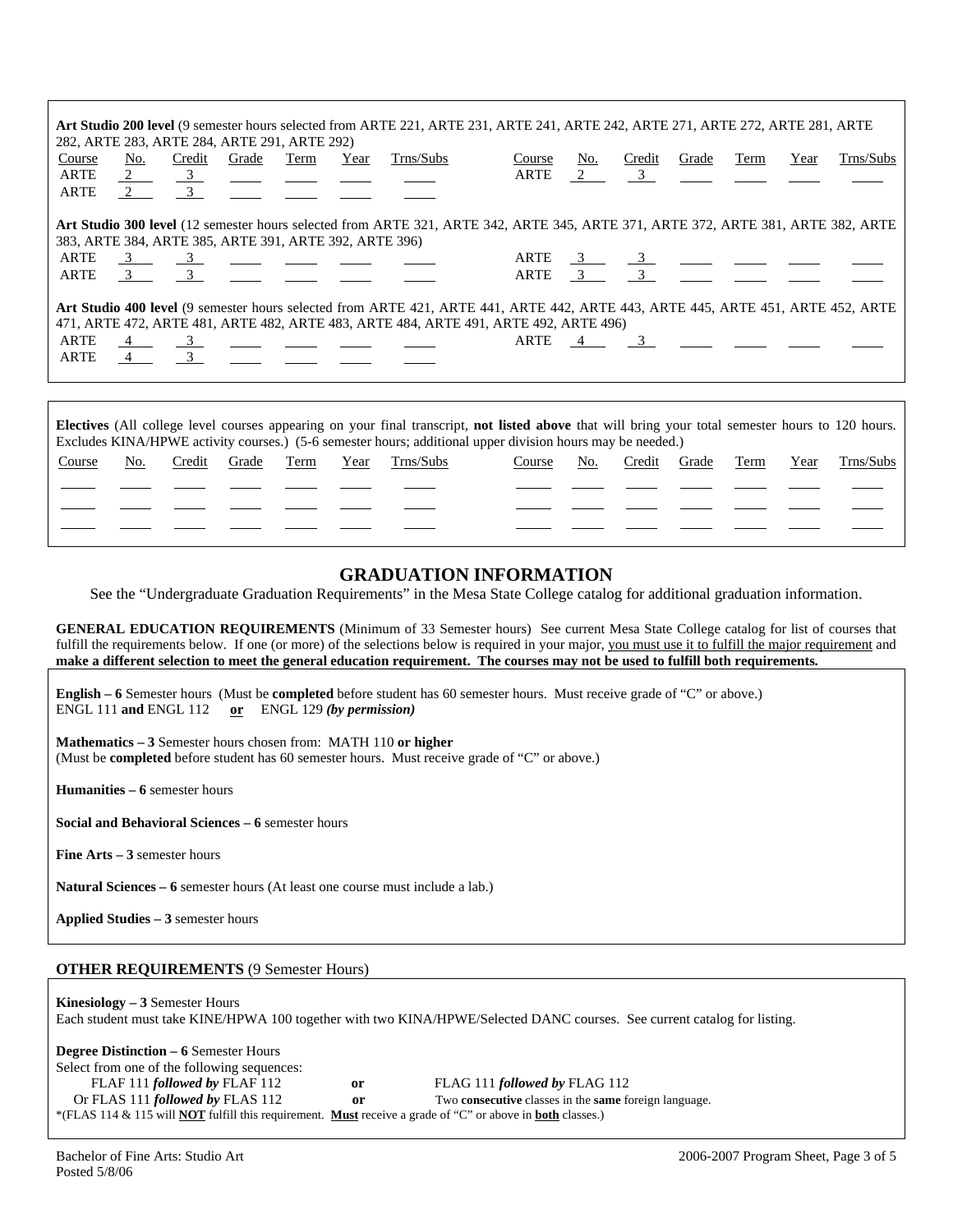**Art Core** (30 Semester Hours) ARTE 101 Two-Dimensional Design ARTE 102 Three-Dimensional Design ARTE 118 History of Art, Prehistory to Renaissance **Art 300 Level** – 12 Semester Hours chosen from: ARTE 119 History of Art, Renaissance to Present ARTE 321 Metalsmithing ARTE 151 Basic Drawing **ARTE 342 Intermediate Ceramics** ARTE 342 Intermediate Ceramics ARTE 251 Figure Drawing ARTE 345 Noborigama Wood Fire Ceramics ARTE 300 Exhibitions and Management ARTE 371 Printmaking – Relief and Intaglio ARTE 351 Drawing ARTE 372 Printmaking – Lithography ARTE 494 Senior Seminar and Portfolio ARTE 381 Sculpture – Modeling and Mold-Making ARTE 497 Senior Exhibition ARTE 382 Sculpture – Foundry ARTE 383 Sculpture – Carving and Construction **Art History** – 12 Semester Hours chosen from: ARTE 384 Ceramic Sculpture ARTE 315 Nineteenth-Century Art ARTE 385 Summer Institute at Marble, Colorado ARTE 316 Twentieth-Century Art ARTE 391 Painting ARTE 317 History of American Art, Colonial to Present ARTE 392 Watercolor Painting ARTE 318 Developments in Contemporary Art ARTE 396 Topics ARTE 319 Art of the American West ARTE 396 Topics: Art History **Art 400 Level** – 9 Semester Hours chosen from: ARTE 496 Topics: Art History **ARTE 421 Metalsmithing** ARTE 441 Glaze Calculation **Art Studios ARTE 442 Kiln Construction Art 200 Level** – 9 Semester Hours chosen from: ARTE 443 Pottery Production ARTE 221 Metalsmithing and a series are a series and a series are a series and ARTE 445 Noborigama Wood Fire Ceramics ARTE 231 Fibers **ARTE 451 Drawing** ARTE 241 Ceramics – Hand Building ARTE 452 Drawing ARTE 242 Ceramics – Potters Wheel ARTE 471 Printmaking – Relief and Intaglio ARTE 271 Printmaking – Relief and Intaglio ARTE 472 Printmaking – Lithography ARTE 272 Printmaking – Lithography ARTE 481 Sculpture – Modeling and Mold-Making ARTE 281 Sculpture – Modeling and Mold-Making ARTE 482 Sculpture – Foundry ARTE 282 Sculpture – Foundry ARTE 483 Sculpture – Carving & Construction ARTE 283 Sculpture – Carving & Construction ARTE 484 Ceramic Sculpture ARTE 284 Ceramic Sculpture ARTE 491 Painting ARTE 291 Painting and the state of the ARTE 492 Watercolor Painting and ARTE 492 Watercolor Painting

Admission to the art program after the sophomore year (60 credit hours) will be contingent upon the student's satisfying the following requirements:

- 1. Completion of the Art Admission Application form.
- 2. Completion of ARTE 101, 102, 151, 251, 118 and 119 with a grade of "B" or better.

ARTE 292 Watercolor Painting ARTE 496 Topics

- 3. 3.0 GPA or better in major.
- 4. Successful completion of Art entrance exam with a minimum of 80%.
- 5. Portfolio Review of 10-20 pieces that show competency with the following fundamental skills: a) Composition and the use of the picture frame, plane and visual balance; b) Positive and negative space; c) 1, 2 and 3 point perspective; d) Light and value; e) Basic knowledge of the human figure and portraiture.
- Only 6 semester hours of independent study count toward the degree.

Additional fees are required throughout the studio art program for materials.

**General Electives: 5-6 Semester Hours;** Additional hours of upper division credit may be needed.

Students are required to participate in exit examinations or other programs deemed necessary to comply with the college accountability requirement. All degree requirements must be completed as described above. Any exceptions or substitutions must be recommended in advance by the faculty advisor and approved by the Department Head.